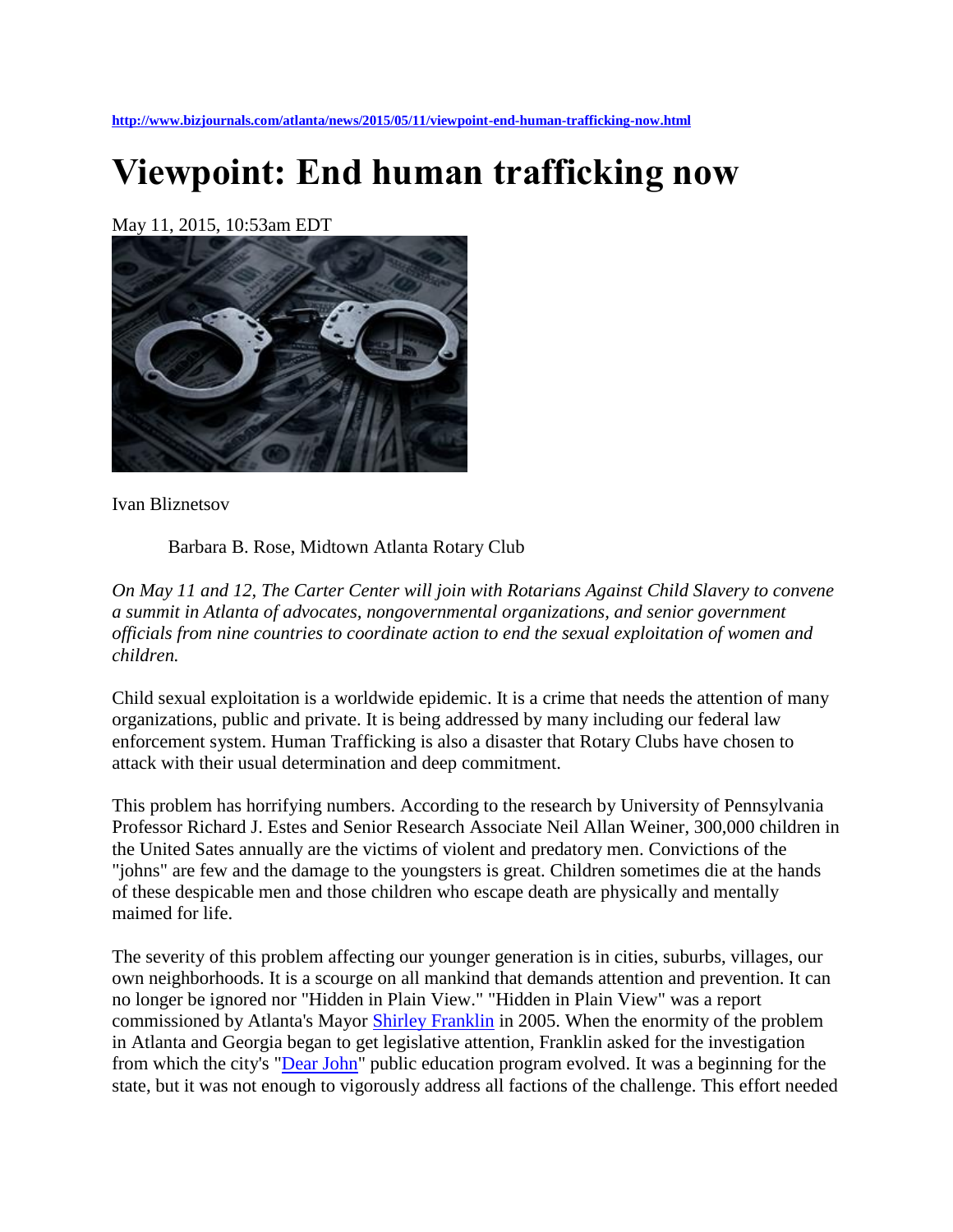partners. It needed a team of dedicated people. Rotary Clubs are now partners and are actively leading with dedication and creativity.

Several Rotary Clubs in the Atlanta area were horrified at the numbers of children who were being victimized annually. Led by a small group of Rotarians from clubs in Fulton County north of the center city, a commitment was made.

They took their cause to the 2014 Rotary District 6900 conference to inform all attendees what was hidden in plain view in their communities. It was not simply the information gotten from reports, it was the public testimonial of a young woman who had escaped from this dark world of big money made from the lives of children.

When the members, chaired by [Dave McCleary,](http://www.bizjournals.com/atlanta/search/results?q=Dave%20McCleary) past president of Roswell (Georgia) Rotary Club and director for the Americas Rotarians Against Child Slavery/End Human Trafficking Movement, carried their decision to the District meeting, they expanded the number of clubs that joined the effort. The members put time into truly understanding the enormity of this problem of violence against children. Then they began to plan and act. "This 'business' must be stopped! An estimated \$39 billion industry is thriving and prospering globally through the victimization of over 27 million people, 5.5 million of these are children," [Dave McCleary](http://www.bizjournals.com/atlanta/search/results?q=Dave%20McCleary) has said to many Rotarians and other potential partners he has recruited to join 'the war on Human Trafficking.'

After attending an event on Human Trafficking hosted by UNICEF USA, Mr. McCleary realized the need to get the largest anti-human trafficking groups together to focus on creating solutions for immediate actions. He then had his boldest thought which resulted in the huge challenge of creating an international partnership to end human trafficking now.

He assembled a committee that was expanded by multiple Rotary Clubs and then recruited other organizations with the same mission. The group has committed to taking the lead in the prevention of this crime by presenting a World Summit to End Human Trafficking on May 10, 11 and 12 at the Carter Presidential Center in Atlanta, Georgia. The former president says, "I am very excited to host the World Summit on Human Trafficking with Rotary's anti-human trafficking movement. Working together we can make a difference."

The World Summit to End Human Trafficking will include speakers,

discussions and materials that can support work done by Rotary Clubs, Shared Hope International, Juvenile Justice's youthSpark, Out of Darkness, United Nations Development Fund for Women, National Center for Missing and Exploited Children, Center for Civil and Human Rights, Global Business Coalition Against Human Trafficking, and other organizations. Together they have pledged to building the strength of partnerships. Knowing about this community problem, its severity and being vigilant about taking action can make the difference of what happens to a child...no, to many children.

The two days of speakers, panels, discussions and films will have a dramatic closing. On the night of May 12 $<sup>th</sup>$ , the Summit participants, students and other interested individuals will gather</sup> at Centennial Park in downtown Atlanta, Georgia for a candlelight vigil for all to honor the 27